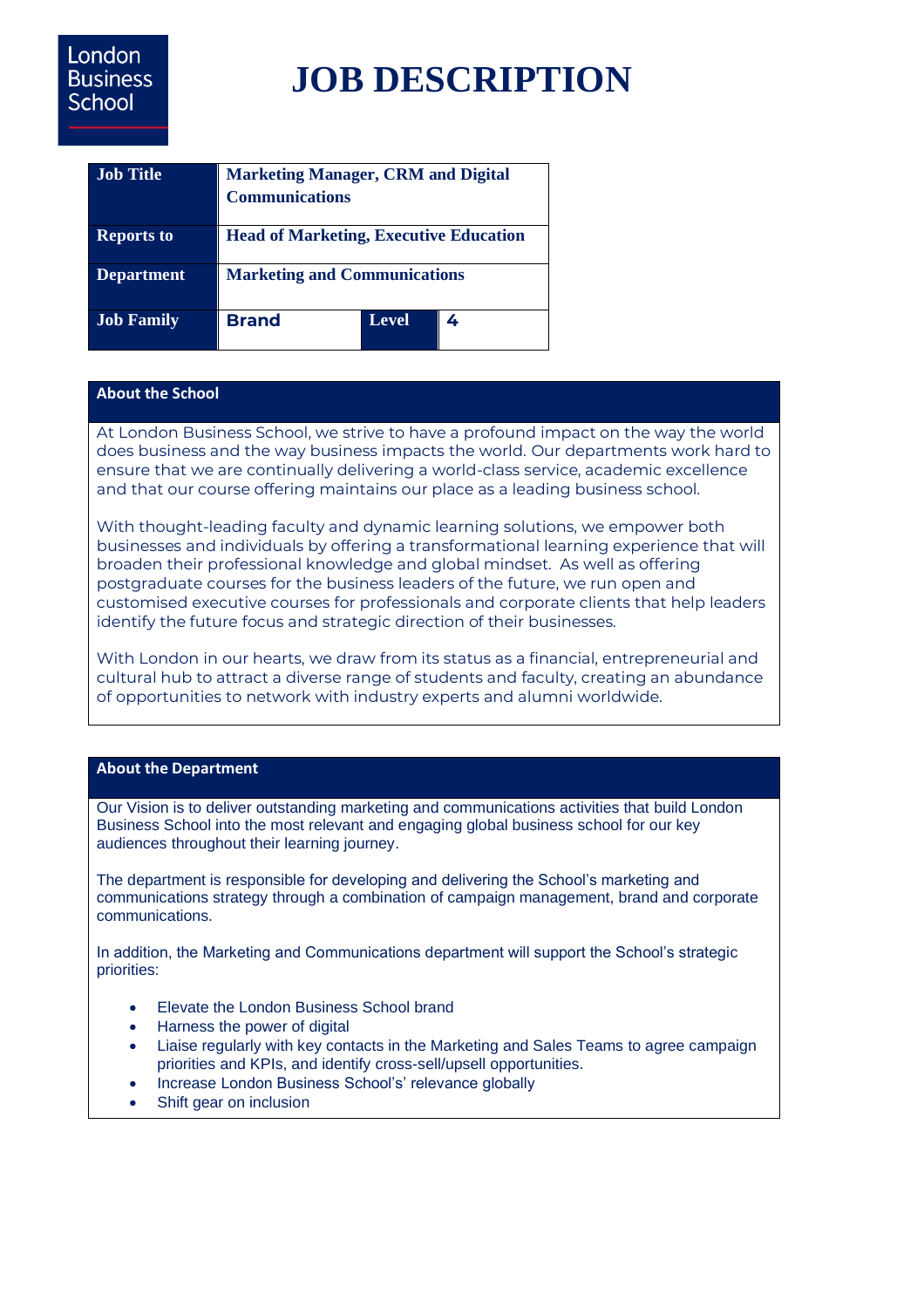#### **Job Purpose**

As a key member of the Marketing and Communications department, the post-holder will be responsible for enabling the Marketing & Communications department to harness email marketing to drive lead engagement, nurture and conversion objectives across London Business School's portfolio of programmes. You will:

- Harness our CRM system (Microsoft Dynamics) to convert leads into applications, working closely with the Sales Team.
- Provide support to Marketing and Sales Teams in meeting participant and revenue targets across our programmes portfolio
- Design, deliver and optimise the performance of email marketing communications to support the Marketing and Sales Teams' objectives across the B2C and B2B markets

#### **Key Areas of accountability and Key Performance Indicators (KPIs)**

### **Key areas of accountability:**

#### **Strategy and Planning**

- Oversee the design, delivery and optimisation of a large portfolio of email marketing campaigns to support our Marketing and Sales objectives, including lead engagement, nurture and conversion.
- **•** Lead on developing and implementing automated nurture email campaigns to increase lead engagement and conversion.
- Plan and manage an email schedule to ensure emails are designed, built and analysed as per the agreed process, and are deployed on schedule.
- Work closely with technical CRM specialists to input business needs into long-term development of CRM systems.

#### **Brand Management**

- Create and commission high quality and engaging email content to reinforce brand positioning and key marketing messages, including regularly producing written copy and sourcing relevant thought leadership content with a clear understanding of target audiences.
- Collaborate with in-house creative teams and external agencies, with an understanding of when to bring in external expertise, to support in-house capability in the design of brand content/materials or the development of campaigns/initiatives.
- Review content developed in-house or by agencies against internal quality assurance processes to ensure it meets brand guidelines.
- Act as a key liaison for internal customers and stakeholders to build relationships, understand their needs and develop brand solutions that deliver impact.

#### **Project/Campaign Management**

- Build and send emails, ensuring that they are fully tested and function correctly across all major email clients.
- Present weekly reports tracking email campaign performance against agreed KPIs, and take a proactive approach to optimising campaign performance over time.
- Assist sales teams adding leads correctly into CRM using a list load template.

#### **Analysis and Reporting**

- Manage or commission data collation and analysis, probe and use findings to develop further insights to inform decisions on future optimisation and initiatives.
- **EXECT** Liaise across the team to prepare complex reports to inform review, planning and decisionmaking.
- Develop insights that illustrate the contribution email communications is making towards achieving business objectives.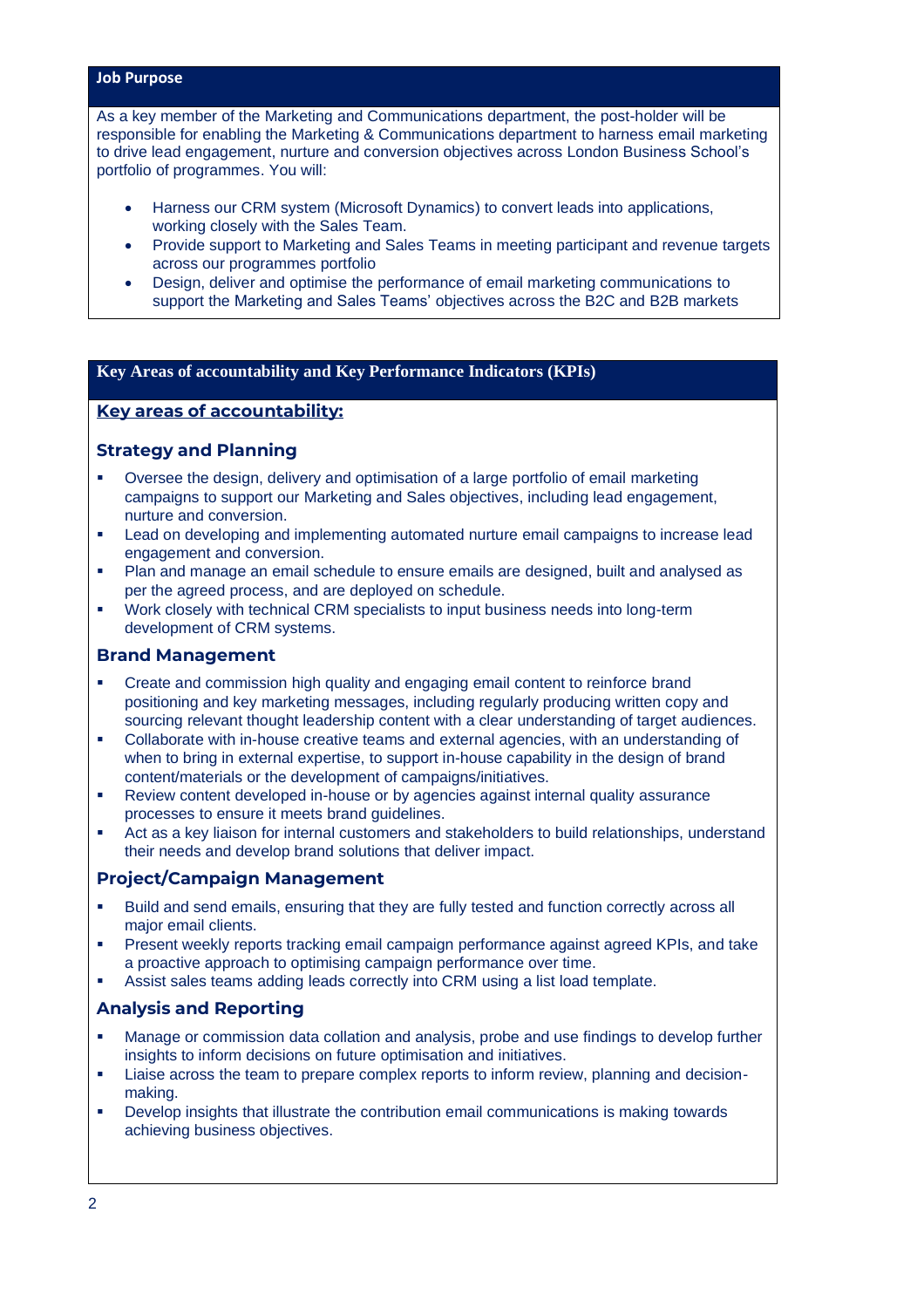## **Product/Proposition/Technical Knowledge**

- Research and keep up-to-date with industry and technological advancements and trends and use these to ensure that innovative and effective brand solutions are developed.
- **•** Develop deep understanding of London Business School and competitor offerings and use this knowledge to inform innovative and high-impact campaign solutions.

#### **Supplier/Contractor Management**

Monitor the quality of work delivered by third-party suppliers and agencies against service level agreements to ensure it is to the required standard, and provide feedback on performance to management. Take any necessary action based on feedback and escalate issue resolution when required.

#### **Collaboration**

- Build strong relationships across the Executive Education Marketing and Sales Teams, taking a collaborative, proactive and flexible approach to meet overarching business objectives.
- Understand the individual objectives and needs of key colleagues and stakeholders across the Executive Education Marketing and Sales Teams, in order to ensure own work contributes to and enhances all stages of the customer journey

#### **Change Management**

Champion change by role modelling the behaviour expected from all colleagues, and consider the impact of change on all processes, systems and people to ensure appropriate steps are taken for successful implementation.

#### **KPIs:**

- Design and delivery of high-quality email content, materials and/or campaigns.
- Contribution to the development of policies and processes.
- **Contribution to increased engagement levels through campaigns or initiatives.**
- **•** Projects/campaigns delivered on time, on budget and to quality standards.
- Contribution to innovation within own area.
- Production of high-quality reports, with complex analysis to support management decisionmaking.
- High-quality work delivered by third-party contractors and agencies.
- Strong cross-team working relationships developed with key stakeholders.
- **Improvements in commercial performance for the team or department**